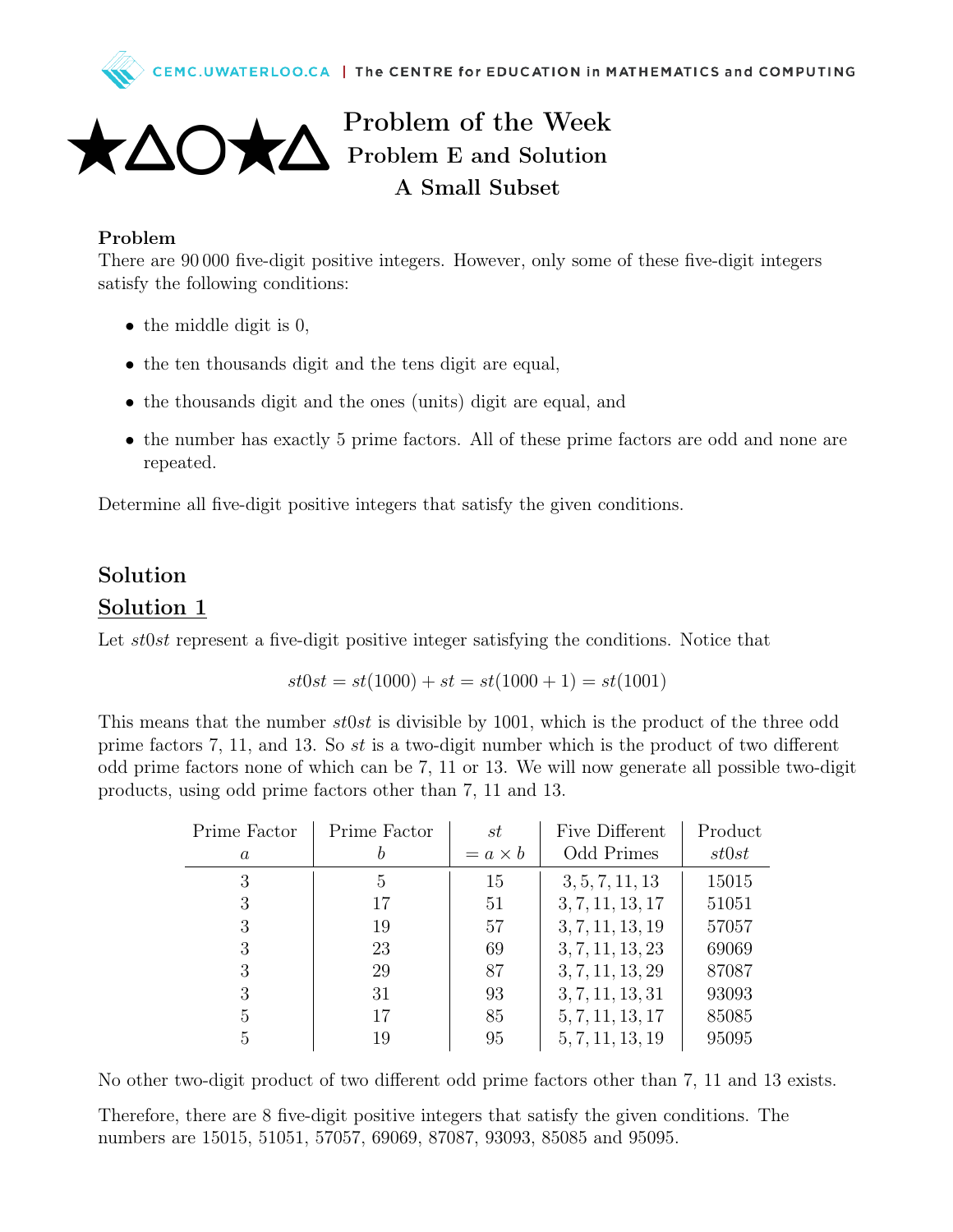## Solution 2

Let *st0st* represent a five-digit positive integer satisfying the conditions.

A number is divisible by 11 if the difference between the sum of the digits in the even positions and the sum of the digits in the odd positions is a multiple of 11. (This problem can still be done without knowing this divisibility fact but the task is made simpler with it.) The sum of the digits in the even positions is  $st0st$  is  $t + s$ . The sum of the digits in the odd positions is  $s + 0 + t$  which simplifies to  $s + t$ . The difference of the two sums is  $(t + s) - (s + t) = 0$  which is a multiple of 11. Therefore, st0st is divisible by 11.

Only odd factors are used, so the product will be odd. This means that the product looks like  $s10s1, s30s3, s50s5, s70s7,$  or  $s90s9$  where s is a digit from 1 to 9. So we begin to systematically look at the possibilities.

First, we will examine numbers that have 3 (and 11) as a factor. To be divisible by 3, the sum of the digits will be divisible by 3. To be divisible by 9, the sum of the digits will be divisible by 9. But if the number is divisible by 9, it is divisible by  $3<sup>2</sup>$  and would have a repeated prime factor which is not allowed. So we want numbers divisible by 3 but not 9. The possibilities are as follows: 21021, 51051, 33033, 93093, 15015, 75075, 57057, 87087, 39039, and 69069. The sum of the digits of each of these numbers is divisible by 3 so each of the numbers are divisible by 3. The numbers 81081, 63063, 45045, 27027 and 99099 are divisible by 9 and have therefore been eliminated.

Now we examine the prime factorization of each of these numbers to see which numbers satisfy the conditions.

 $21021 = 3 \times 11 \times 637 = 3 \times 11 \times 7 \times 91 = 3 \times 11 \times 7 \times 7 \times 13$ Since the prime factor 7 is repeated, this is not a valid number.

 $51051 = 3 \times 11 \times 1547 = 3 \times 11 \times 7 \times 221 = 3 \times 11 \times 7 \times 13 \times 17$ Since there are 5 different odd prime factors, 51051 is a valid number.

 $33033 = 3 \times 11 \times 1001 = 3 \times 11 \times 7 \times 143 = 3 \times 11 \times 7 \times 11 \times 13$ Since the prime factor 11 is repeated, this is not a valid number.

 $93093 = 3 \times 11 \times 2821 = 3 \times 11 \times 7 \times 403 = 3 \times 11 \times 7 \times 13 \times 31$ Since there are 5 different odd prime factors, 93093 is a valid number.

 $15015 = 3 \times 11 \times 455 = 3 \times 11 \times 5 \times 91 = 3 \times 11 \times 5 \times 7 \times 13$ Since there are 5 different odd prime factors, 15015 is a valid number.

 $75075 = 3 \times 11 \times 2275 = 3 \times 11 \times 5 \times 455 = 3 \times 11 \times 5 \times 5 \times 91 = 3 \times 11 \times 5 \times 5 \times 7 \times 13$ Since the prime factor 5 is repeated and there are six prime factors, this is not a valid number.

 $57057 = 3 \times 11 \times 1729 = 3 \times 11 \times 7 \times 247 = 3 \times 11 \times 7 \times 13 \times 19$ Since there are 5 different odd prime factors, 57057 is a valid number.

 $87087 = 3 \times 11 \times 2639 = 3 \times 11 \times 7 \times 377 = 3 \times 11 \times 7 \times 13 \times 29$ Since there are 5 different odd prime factors, 87087 is a valid number.

 $39039 = 3 \times 11 \times 1183 = 3 \times 11 \times 7 \times 169 = 3 \times 11 \times 7 \times 13 \times 13$ Since the prime factor 13 is repeated, this is not a valid number.